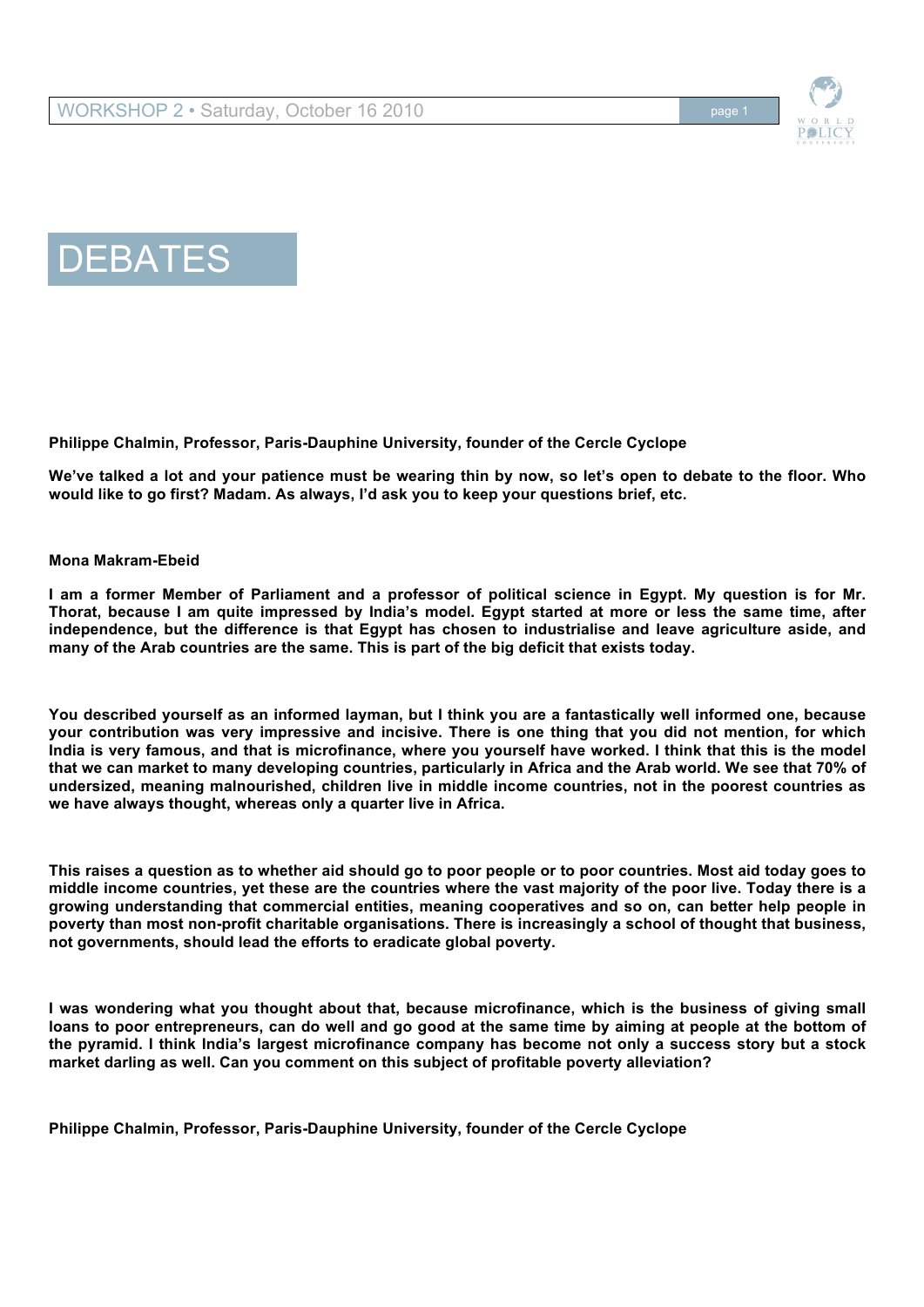

**Mr. Thorat, you did not speak about one of the main features of a good agricultural policy, which is credit. A new GMO means I will have to buy the seed and fertiliser, so I will have to enter into a financialised economy. If I have nobody to give me a loan, what do I do?** 

**Yashwant Thorat, former Chief General and Executive Director, The Reserve Bank of India**

**I think we are moving away from food security, but nevertheless, every ten years or so, we discover a new world. When I was much younger, they discovered microfinance, and now the new word is financial inclusion, but by and large it means the same thing. How effectively are we targeting the poor, and how inclusive is this targeting?** 

**There are basically two models. You can target the poor by organising them in groups, particularly the women, and all empirical evidence shows that women's groups are more difficult to organise but are far more stable. Evidence also shows that women tend to spend the money first on their children, then on education, then on their husbands, and lastly on themselves. Men's groups tend to show exactly the opposite. I think the first person to do work on this was my friend Professor Muhammad Yunus in the Grameen Bank, and he demonstrated that the poor are bankable.** 

**India today has nearly three million groups which we finance from within the banking system. Madame, I think the answer to your question is that we can definitely look at countries which are low income and have large concentrations of poor people through the microfinance model, whether with group financing or individual financing. The Indian model is different from the Grameen model. Our model is to identify and organise women, see that they belong to the same poverty class, bring them together through a fairly well designed system, get them to save, once they start saving, link up to the banking system, and direct the banking system to give credit as a multiple of their savings. We ensure that this cycle goes on, load on health and education products, and thereby increase the wellbeing of the poor. The model of microfinance institutions, on the other hand, is to finance individually. I have found the group model of financing to be much better, and I would recommend that.** 

**Sir, your question was on credit. We are now faced with two things in the new Green Revolution we are facing, land fatigue through over-usage of fertilisers and the under-yielding trends we are witnessing. Therefore, on the one hand we are looking at second-generation fertilisers. Ahmed was telling me last night that two out of every three bags of fertiliser were lost, and that new research is now being done to ensure that they do not release themselves on the basis of moisture and soil temperature but on the basis of plant need.** 

**Therefore, on the one hand we are looking at land fatigue, and on the other at the fatigue of science; furthermore, we are looking at policy fatigue. We believe that we will need new interventions to create higher yielding varieties, and for that effort we require large portions of credit, not only for the whole endeavour but for energy and inputs. The Indian Central Bank, unlike all other central banks, has a mandated role in agricultural credit; the Indian Central Bank was recently voted as one of the best in the world, right from the beginning of its charter.** 

**Kairat Umarov, Deputy Minister of Foreign Affairs, Republic of Kazakhstan**

**I am not a banker or a financier, of course.**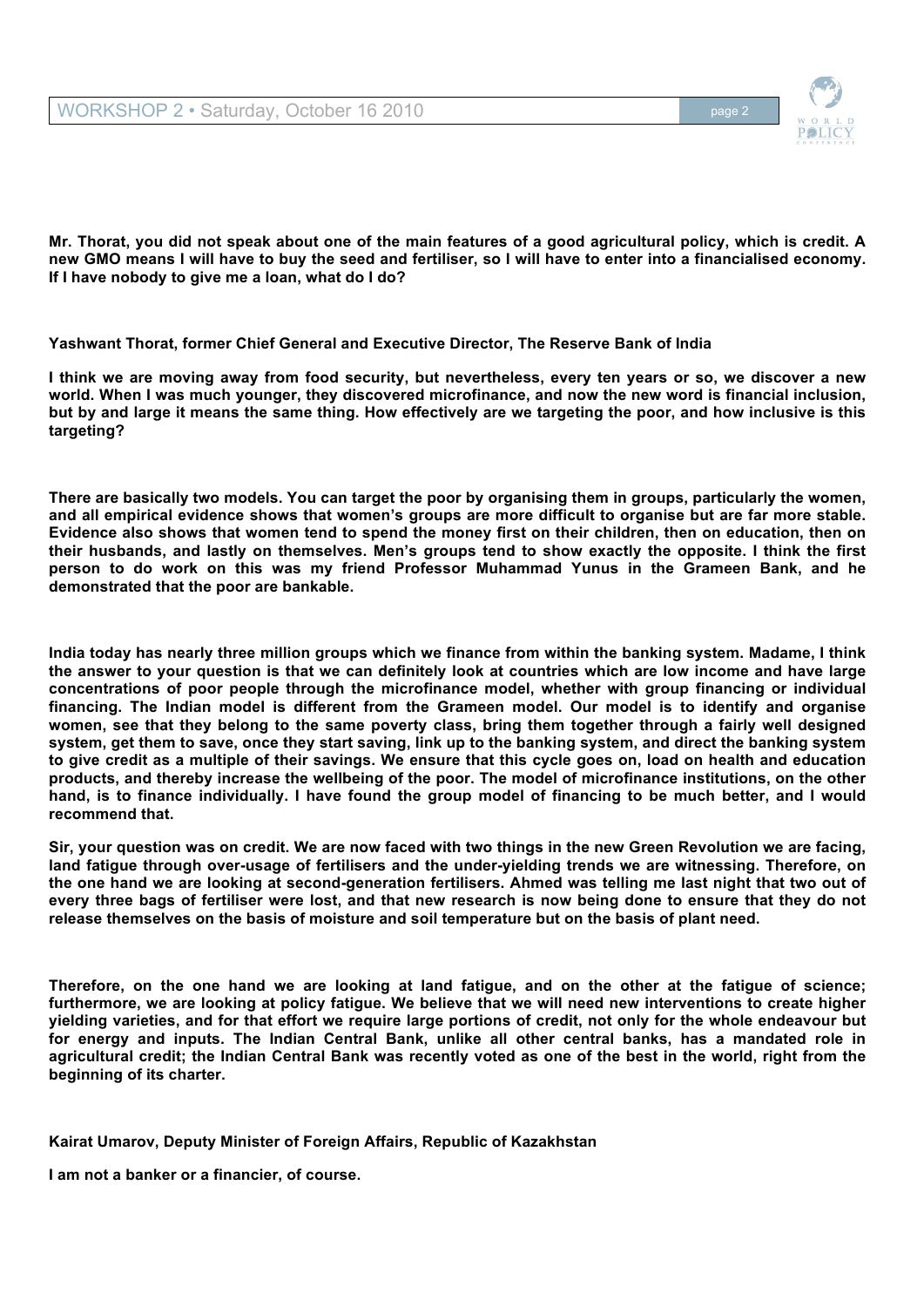**Nobody is perfect.** 

# **Kairat Umarov, Deputy Minister of Foreign Affairs, Republic of Kazakhstan**

**That would be outside my territory, but as far as Kazakhstan is concerned, microfinancing, especially in agriculture, has not proved to be effective, because it is a very risky business. Providing financing in a drought year means that the borrower not only cannot pay back the debt but goes into deeper debt on an exponential basis. Therefore, governments still have a very large role in the agriculture sector, and I think that a credit system should be based not on short-term or small credit allocations but on long-term allocations, otherwise the money will be lost and the effect minimal.** 

# **Yashwant Thorat, former Chief General and Executive Director, The Reserve Bank of India**

**I have one point. We were with the Prime Minister the other day, and he is an economist, as you know. He made a very interesting remark, saying that he had been analysing data from the last 100 years, since the time of the British, and it showed that every 19-20 years the state had to intervene to write off agricultural debt. The cycles of both cereal and other production leads farmers into debt at periodic intervals, and the state has to play a role. I agree with the Minister on this, but I disagree on one point; it is not only microfinance in agriculture which is risky, but all finance in agriculture is risky, and we have to find ways to mitigate the risk for farmers' risk using various other instruments such as insurance etc.** 

## **Philippe Chalmin, Professor, Paris-Dauphine University, founder of the Cercle Cyclope**

**Thank you very much. We have a number of questions. Sir, we'll start with you, please introduce yourself, I've a feeling you're a journalist on Le Soir.**

## **From the floor**

**I have two questions. Firstly, how can a company as powerful as Monsanto not have been successful in getting your message across. You drew a parallel with Microsoft. Everyone agrees that in technical terms Microsoft does not offer the best technology available, but it has managed to achieve dominance. Monsanto, which is about the same size, has not managed it. The other question, since the theme of the meeting is global governance, is about food security. What role does global governance play in this equation? Are European or French agricultural policy and American pressure groups ready to make the necessary effort to allow agriculture worth of the name to develop in emerging countries?**

**Philippe Chalmin, Professor, Paris-Dauphine University, founder of the Cercle Cyclope**

**I'm happy to take the second question. Jean would you comment on the first? I'd simply like us to remember that the area of usable agricultural land in the world today is 1.6 billion hectares, of which 130 million are**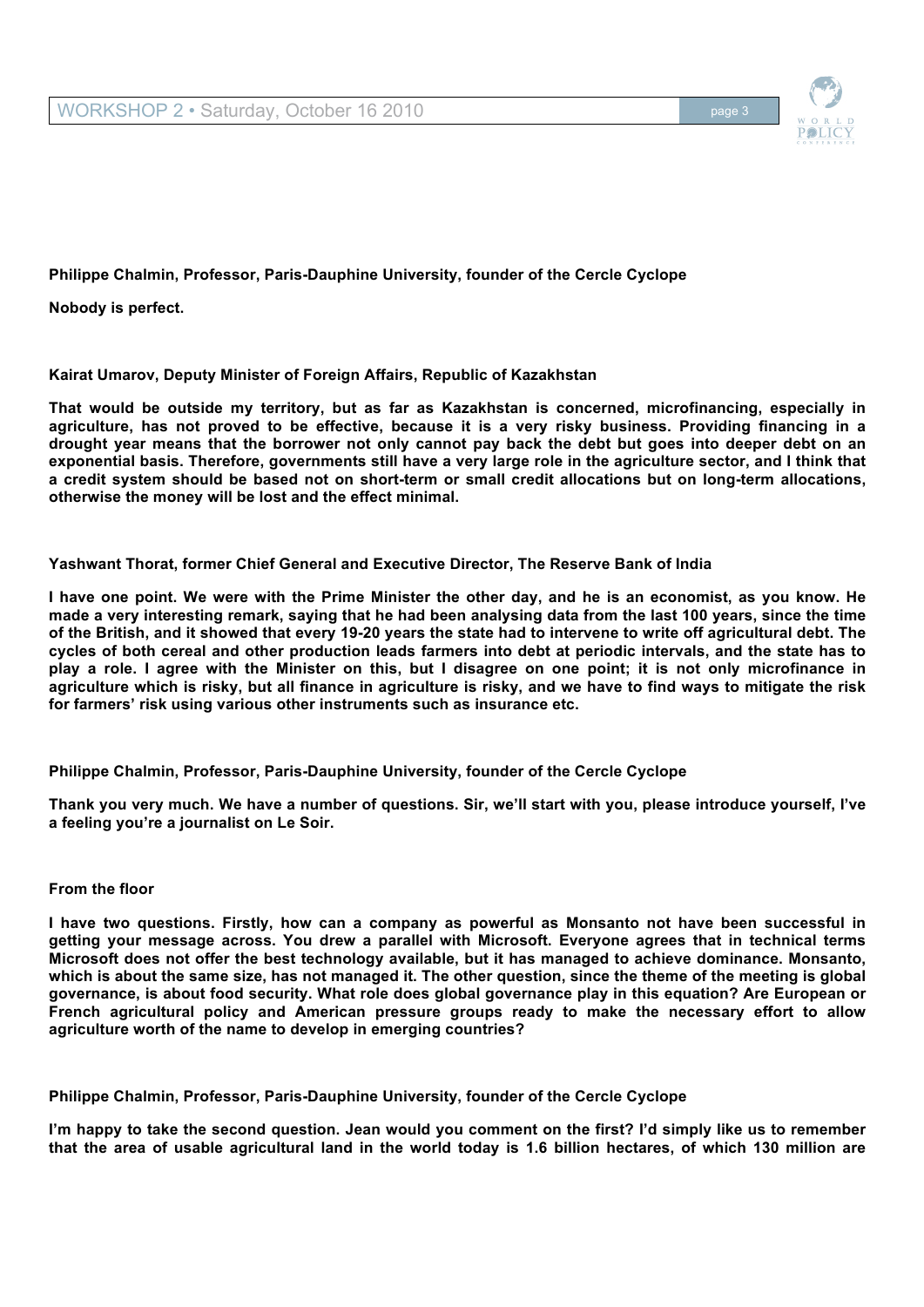**planted with GMO crops. Why is Monsanto seen as the great villain of the piece? Though it's true it does villainy very well.**

# **Jean de Kervasdoué, Professor, CNAM**

**I can't give you a definite answer, but perhaps of all the possible answers one that is at least not wrong, though it certainly doesn't tell the whole story, is that there is no direct benefit to consumers from GMOs. The people who benefit are farmers and the whole of the system in between. Consumers benefit at third hand thanks to lower costs and improved production, but they don't benefit directly. It's clear that unease amongst German and French companies, I would say above all, has been fed by a whole series of phenomena and catastrophes that we will talk about at some other time. To some extent this unease has been built on obscurantism. It's true it's no secret that Greenpeace was funded by German lignite manufacturers before the fall of the Berlin Wall, if only to allow the Soviet Union to catch up in the nuclear field.** 

**But when you look at questions in the nuclear area, it's striking to note that three major institutions, namely the Swiss, French and US Academies of Science and Medicine, produced a report on Chernobyl that you can get from the website of the World Health Organization. When the report was presented, there were ten journalists there. When the Greenpeace report on Chernobyl was presented there were 500, and this kind of phenomenon attracts worldwide coverage. As you know, there is uncertainty about whether Chernobyl will produce between 4,000 and 6,000 deaths in 50 years. Every day, 5,000 children around the world die from dysentery. In European societies, if I can put it this way, there is a distortion of competition. I think belief in progress has been abandoned, particularly by the parties on the left, but that's another question.**

# **Philippe Chalmin, Professor, Paris-Dauphine University, founder of the Cercle Cyclope**

**We could say more about fears in relation to food. It's true it's an avenue for people like Greenpeace. On the second point, in terms of governance, there are crudely speaking two places in the world where people talk about agriculture, one where what people say is of no importance, and the other where it is: the FAO and the WTO. The FAO is part of the world food problem. I am speaking freely as an academic. It is probably one of the worst agencies in the United Nations, on roughly the same level as UNESCO, and at least UNESCO saves monuments. The FAO doesn't do much else and even its statistics are more or less unusable. I won't lump the World Food Programme together with the FAO, because the WPF, conversely, is one of the best agencies in the United Nations. But they specialise in emergency operations.** 

**They are the best logisticians in the world. These are people who are capable of managing logistics chains to get supplies to refugee camps in Sudan. Mr. Umarov said, "Increasing emergency stocks, etc. for the WFP" is essential. President Wade of Senegal said, "We need to get rid of the FAO." The head of the FAO happens to be from Senegal, so perhaps there is a score being settled. But at the end of the day, he was absolutely right. Unfortunately, the FAO is part of the problem. There is another place too, which is the GATT/WTO. You heard Mr. Umarov, who said, "The negotiations need to be brought to an end." It's true that for a long time, the very low prices I was talking about, at the end of the 20th century, were related to the fact, and Jean was right about this, that they were surplus markets on which no-one sold at cost price, under any circumstances, because there were subsidies designed to boost European exports, etc. That period is now coming to an end.**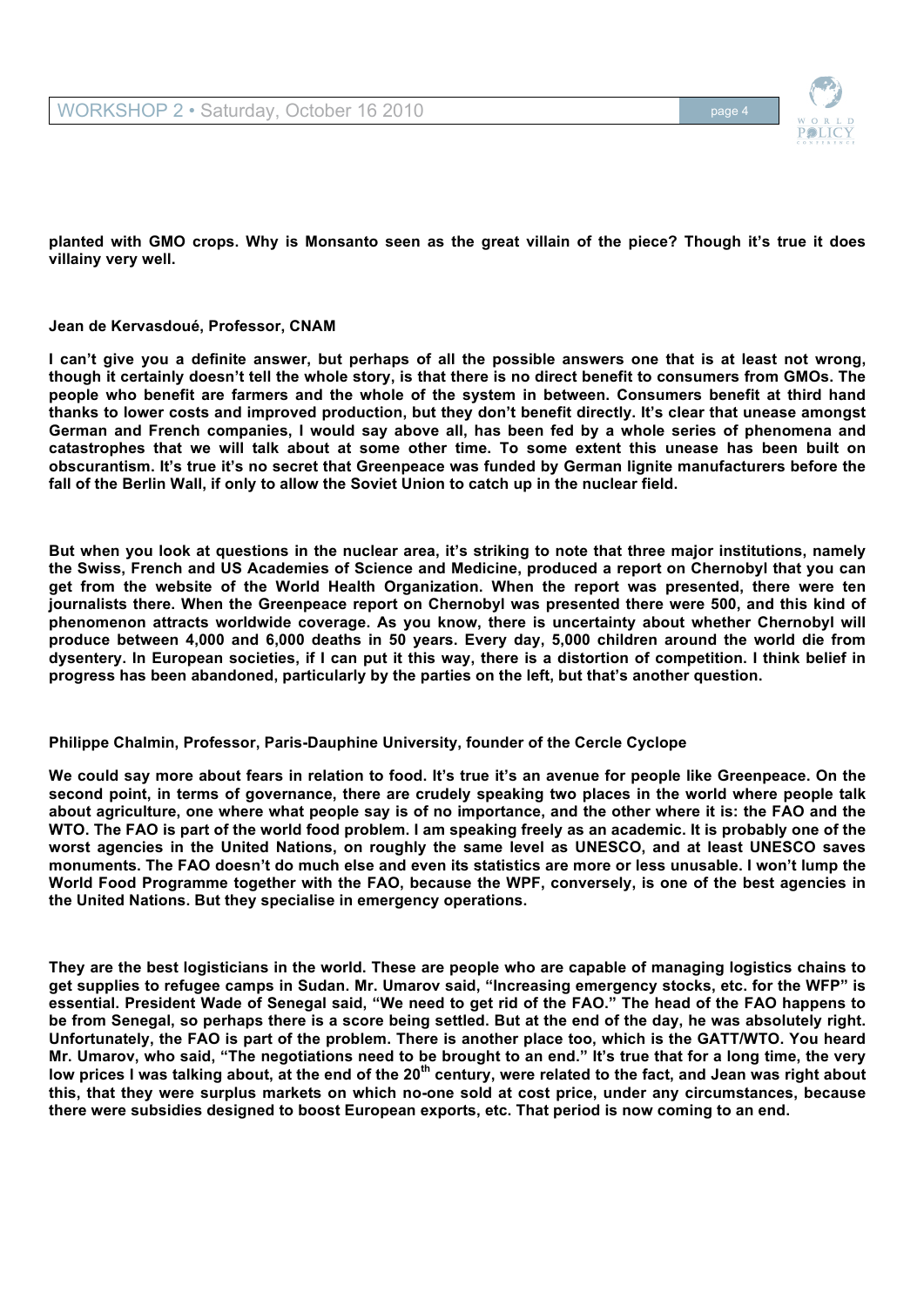

**Furthermore, and Pascal Lamy has made this point regularly, under the Marrakech agreements, there is nothing to stop a developing country or an LDC from protecting its agriculture. To put it simply, we need to remember one small thing, which in my view is one of the keys to the problem, which is that there are only two kinds of people who can fund agricultural policy: one is the consumer, by paying higher prices to producers, and the other is the taxpayer, through direct subsidies. In Europe, it's the consumer who has paid. In the US, it's the taxpayer. If we take a third-world country, a country in sub-Saharan Africa, consumers are penniless and there are no taxpayers. So it's all very well to say we're going to introduce agricultural policies and guarantee loans for producers, but at the end of the day, who's going to pay for them? That's where international aid is important, and I should point out that at the moment the Gates Foundation is funding price guarantee programmes for producers in a number of guarantees in East Africa. I'm sorry, I answered too quickly. I had a second question over here.**

# **Steve Howard, Secretary-General, Global Foundation, Australia**

**I am the Secretary-General of the Global Foundation, which is involved with Australia's long-term development, but also with global developments. Thank you very much for the very interesting presentations, and I apologise for the behaviour of BHP Billiton if there are Canadians in the room.** 

**Philippe Chalmin, Professor, Paris-Dauphine University, founder of the Cercle Cyclope**

**You do not have to apologise; it is business.** 

# **Steve Howard, Secretary-General, Global Foundation, Australia**

**My foundation has done quite a bit of work in the area of food security, including within Australia. It is a major agricultural exporter and has a landmass even larger than Kazakhstan's. What we have found to be very interesting in the context of other issues is that, while Australia continues to export commodities in great quantities, it is about to become a net importer of processed food. Therefore, Australia, an island with plenty of water, imports 70% of its seafood etc.** 

**Work by Bain & Company has shown that the population of the world will grow and that there is no more arable land; the conclusion is that food security is going to become much more pressing and much more of a politically strategic issue that needs to be elevated from its current considerations. I share your concerns that some of the international institutional arrangements may be less than adequate. What we have found in our work is that food security for the future will not be the same as food sovereignty, in fact the reverse, that food will have to move much more between where it is grown and where it is consumed. Therefore, this is a challenge of international proportions and a challenge for international governments.**

**My question to the panel builds on your responses to the last question. If the FAO is not adequate, and if the World Food Programme, despite its good work, is not a long-term strategy body, and the WTO is doing its best but has one hand tied behind its back, what global governance vehicle will pick up on the challenge of food security, in the same way as the world is endeavouring to address the challenge of climate change? What role, in particular, should the G20 play as the preeminent team of leaders with a strategic focus?**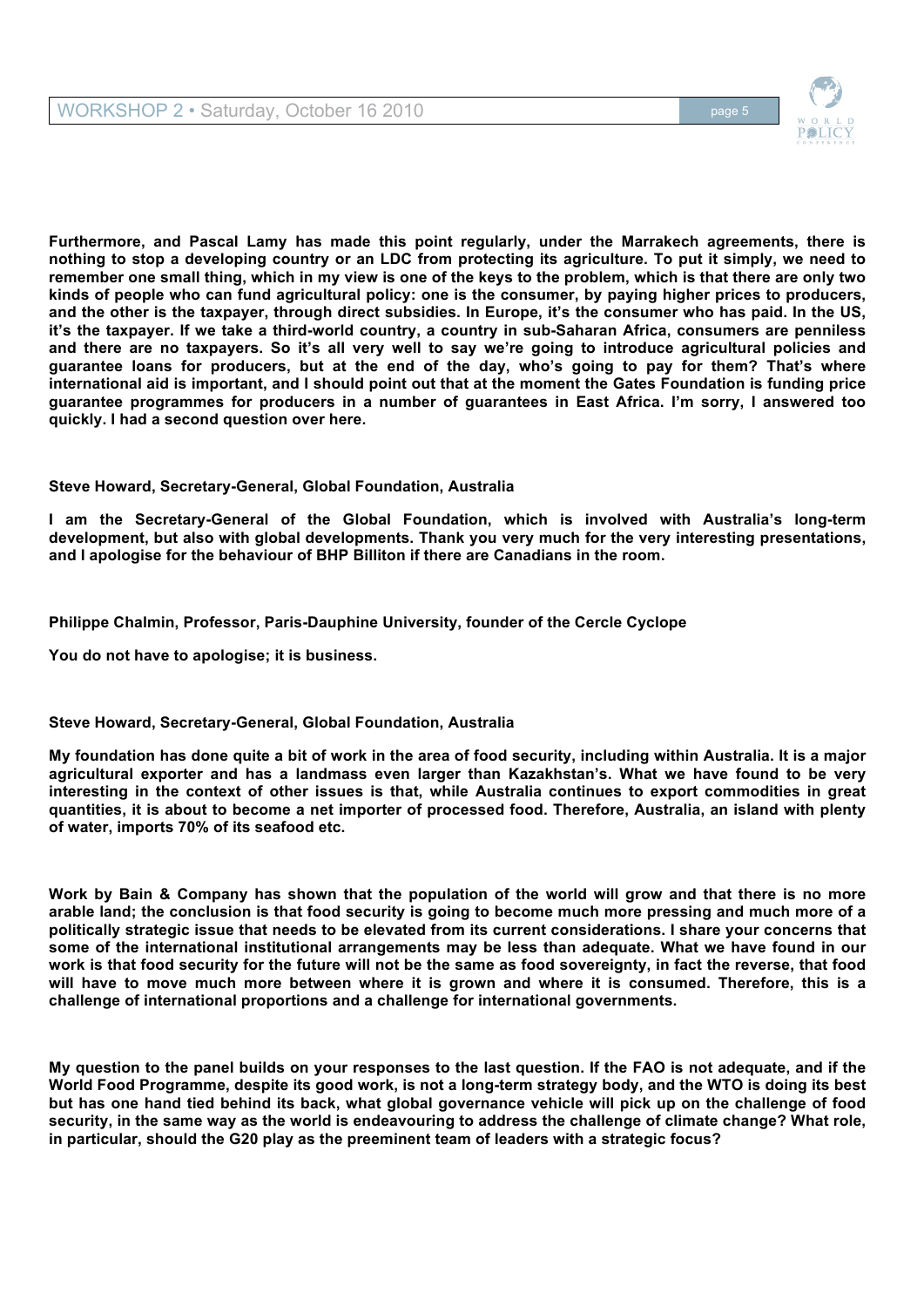

**France will be chairing the G8 and G20 next year, and we are aware that the problems of food prices and food stability are very difficult to understand. We had riots among milk and grain producers about that recently, and it is a really tough political problem. Sarkozy has made regulation and/or stabilisation of the monetary, energy and agriculture as one of the key issues for the French presidency of the G20, and we have had many meetings on this. Regulation in French tends to mean stabilisation more than anything else; the problem is that we never succeeded in stabilising agricultural markets.** 

**Let me say it in French. At a time when educated people spoke French, one of the first great works of political economics was written by an abbot in Naples, Galiani, who was Ambassador for the Kingdom of Naples in Paris, and who wrote a dialogue on the wheat trade around 1770, in which he analysed all the problems we have just been discussing.**

## **Kairat Umarov, Deputy Minister of Foreign Affairs, Republic of Kazakhstan**

**This is really becoming a global issue, and you are absolutely right that it is already becoming more of a political issue than an economic one, and it is a strategic geopolitical issue as well, because those countries which have the necessary basic resources will play a leading role if they can succeed in managing what they have.**

**However, it is not a local matter; it is becoming a huge issue, because the more the world becomes integrated, the more you need different technologies to raise productivity. Taking my country for example, we have the capacities, we have land, we have people, we have extra fields which need to be used, but at the same time, you cannot get the productivity you need by simply enlarging areas. Therefore, you have to increase the technological edge in agriculture, and this could come from other countries. The whole world should be integrated on this issue.**

**It is an issue of global governance, and it should be very wise governance, because one country may have technology without having the capacity, while another has the capacity but does not have the technology, for example. Therefore, it should all be combined in order to find the way out of that situation. Whereas in the past resources were abundant, today they have become very scarce, and you have to find a way to get resources from where they exist and to combine the elements to get something done. This is what I think is important today. Regarding the FAO, it should be a coordinating body.**

## **Ted Moran, Georgetown University**

**I hope I will not appear ungrateful if I pose a question to OCP, because we have some senior executives here. I am eager to read Mr. Roy's report, but I suspect it will show, not that the world is running out of phosphate, but that there is an enormous shift, particularly from North America to Morocco, so that the latter will become even more central to the question of food security. My question for OCP is whether it has in place plans to increase fertiliser capacity, plans to offer access to other fertiliser producers, or plans to offer virtual access to its own mines via long-term contracts so that there can be secure supplies of phosphates for the world agricultural community.**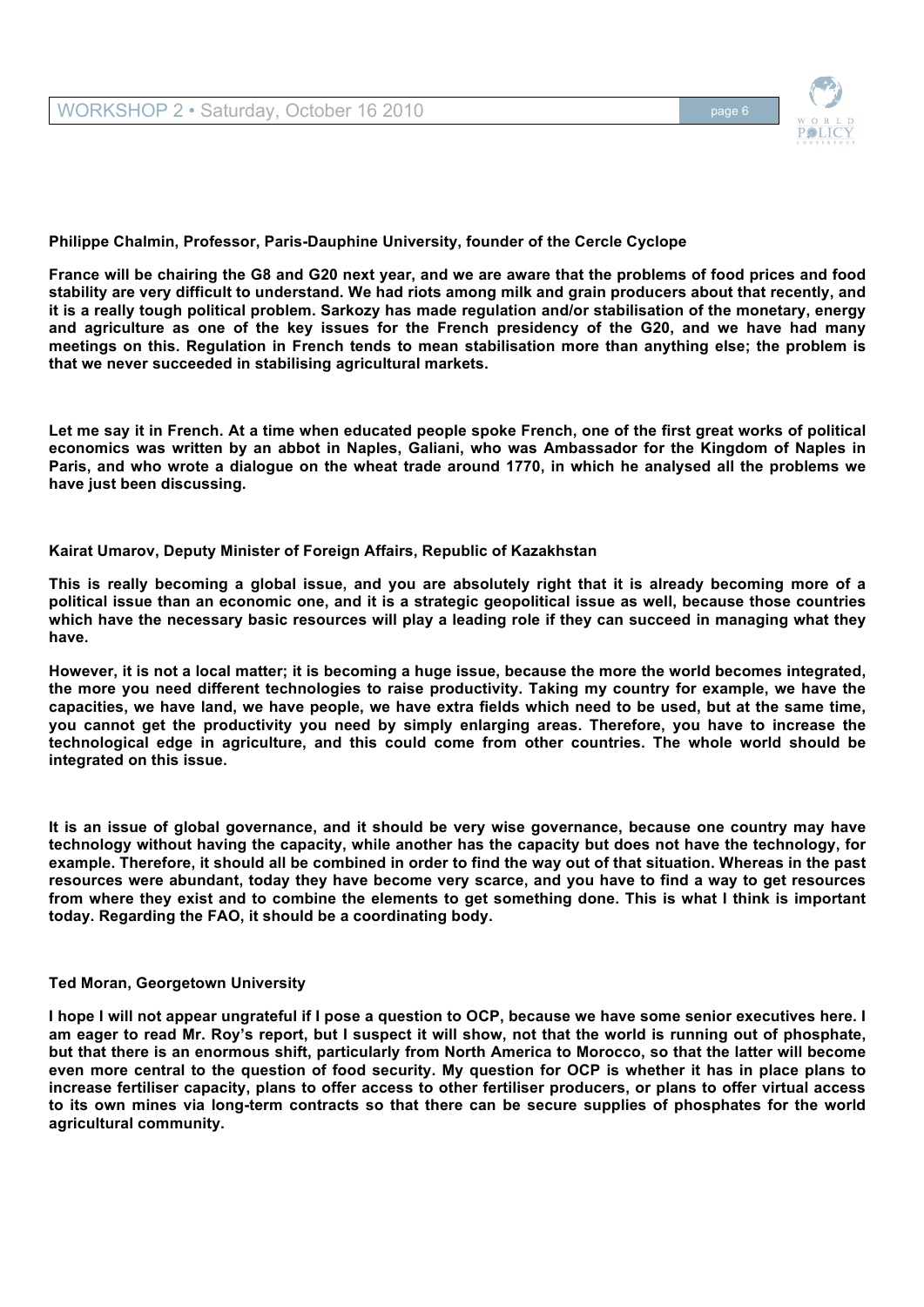

**This is just so people around the room can understand. One of the major producers of phosphate in the world for a very long time was the US, but production has been shown to be declining. It is clear that Morocco is sitting on a third or a half of world reserves, depending on the calculation.** 

## **Mohammed ibn Abdel, Commercial Director, OCP**

**There are three parts to this answer. One comes from the history of OCP and of Morocco. Morocco has been producing phosphate for 90 years; in fact it started producing it in 1920, and exported its first tonne of rock in 1929, so we have been exporting our rock for pretty much as long as we have been in existence. OCP and Morocco have been providing phosphate for global use, and it actually serves over 120 customers in 60 countries. This is part of the answer, which comes from OCP's past.** 

**Looking to the future, there are two indications that everything we do is to make this phosphate available to the rest of the world. Firstly, we will be investing USD5 billion over the next seven years, which is a huge amount of money for a small country, in order to drastically increase our phosphate production capacity, both in mining and in fertiliser production. The other thing we have done is to put in place an investment programme over the past two years called JPH, Jorf Phosphate Hub, which is an investment programme that looks at attracting foreign direct investment into the phosphate industry. It is essentially a plug-and-play model, where people can come in and build their fertiliser units in Morocco, and get access to world-class infrastructure facilities and to very cost-effective and reliable phosphate rock.** 

**Therefore, we are looking ahead with the understanding that we have tremendous amounts of reserves. It does not matter how you look at it, and the jury is still out as to whether it is 85% or 50%. I think we are talking about a tremendous quantity of resources concentrated in Morocco, but there is every indication that Morocco is making that resource available in a very market oriented way.**

**Philippe Chalmin, Professor, Paris-Dauphine University, founder of the Cercle Cyclope**

**The fertiliser and phosphate markets are changing anyway, becoming more and more commodity like with developments such as derivatives and so on.** 

**I would like to thank all our speakers. I would just like to go back to something Mr. Thorat said when he was talking about the problems in India. But fundamentally, these are problems the whole world faces. He talked about fatigue. I would translate it as weariness. He talked about the weariness of the land, in science, in policies. It's what we're somewhat experiencing. To put it simply, we need to overcome our weariness if we want to deal with the world's food problems. I shall try, tomorrow morning, to report as accurately as possible on what everyone has said. Thank you, everyone. I think it's time for us to leave.**